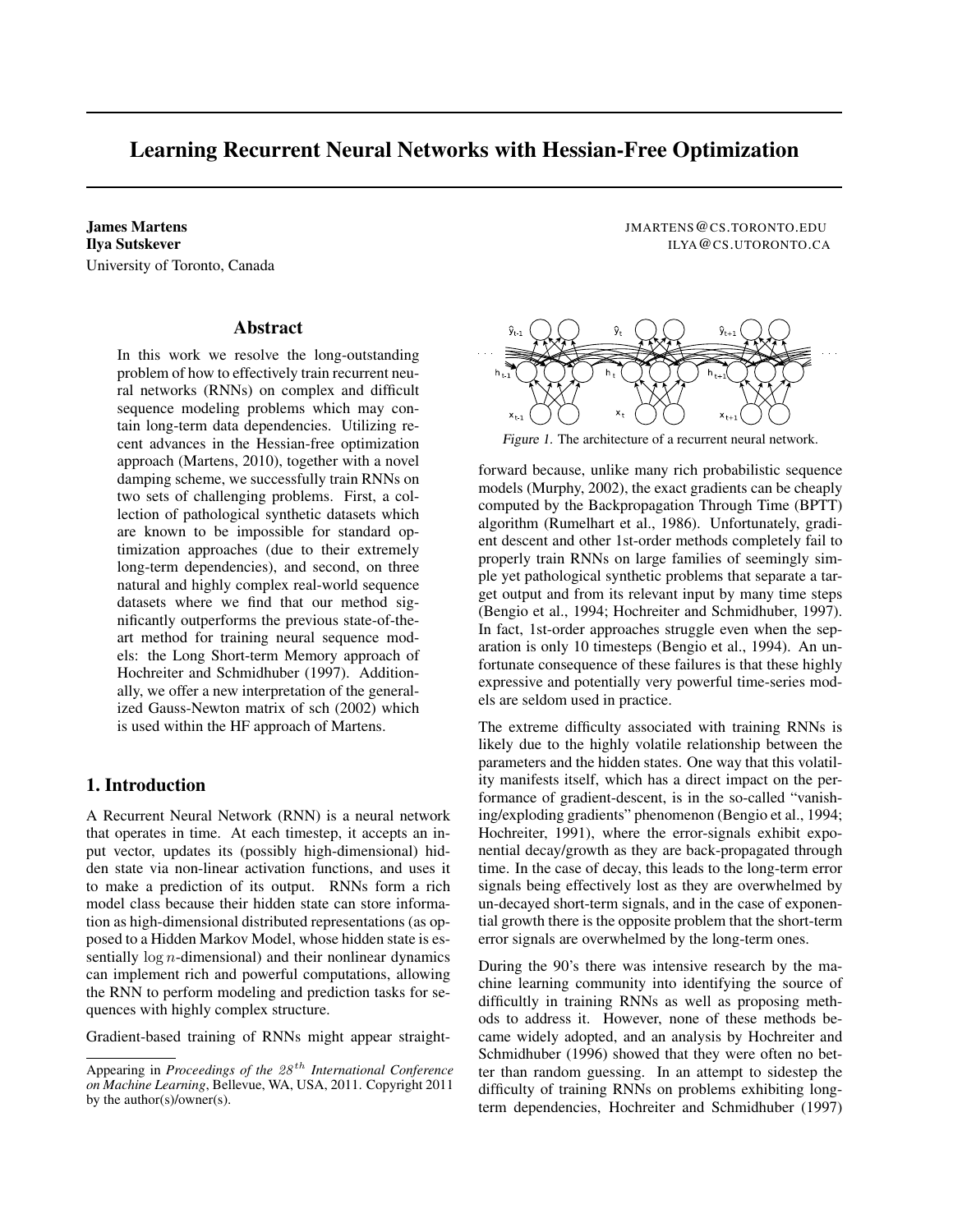proposed a modified architecture called the Long Shortterm Memory (LSTM) and successfully applied it to speech and handwritten text recognition (Graves and Schmidhuber, 2009; 2005) and robotic control (Mayer et al., 2007). The LSTM consists of a standard RNN augmented with "memory-units" which specialize in transmitting long-term information, along with a set of "gating" units which allow the memory units to selectively interact with the usual RNN hidden state. Because the memory units are forced to have fixed linear dynamics with a self-connection of value 1, the error signal neither decays nor explodes as it is backpropagated through them. However, it is not clear if the approach of training with gradient descent and enabling long-term memorization with the specialized LSTM architecture is harnessing the true power of recurrent neural computation. In particular, gradient descent may be deficient for RNN learning in ways that are not compensated for by using LSTMs. Another recent attempt to resolve the problem of RNN training which has received attention is the Echo-State-Network (ESN) of Jaeger and Haas (2004), which gives up on learning the problematic hiddento-hidden weights altogether in favor of using fixed sparse connections which are generated randomly. However, since this approach cannot learn new non-linear dynamics, instead relying on those present in the random "reservoir" which is effectively created by the random initialization, its power is clearly limited.

Recently, a special variant of the Hessian-Free (HF) optimization approach (aka truncated-Newton or Newton-CG) was successfully applied to learning deep multilayered neural networks from random initializations (Martens, 2010), an optimization problem for which gradient descent and even quasi-Newton methods like L-BFGS have never been demonstrated to be effective. Martens examines the problem of learning deep auto-encoders and is able to obtain the best-known results for these problems, significantly surpassing the benchmark set by the seminal deep learning work of sci (2006).

Inspired by the success of the HF approach on deep neural networks, in this paper we revisit and resolve the longstanding open problem of RNN training. In particular, our results show that the HF optimization approach of Martens, augmented with a novel "structural-damping" which we develop, can effectively train RNNs on the aforementioned pathological long-term dependency problems (adapted directly from Hochreiter and Schmidhuber (1997)), thus overcoming the main objection made against using RNNs. From there we go on to address the question of whether these advances generalize to real-world sequence modeling problems by considering both a high-dimensional motion video prediction task, a MIDI-music modeling task, and a speech modelling task. We find that RNNs trained using our method are highly effective on these tasks and significantly outperform similarly sized LSTMs.

Other contributions we make include the development of

the aforementioned structural damping scheme which, as we demonstrate through experiments, can significantly improve robustness of the HF optimizer in the setting of RNN training, and a new interpretation of the generalized Gauss-Newton matrix of sch (2002) which forms a key component of the HF approach of Martens.

## 2. Recurrent Neural Networks

We now formally define the standard RNN (Rumelhart et al., 1986) which forms the focus of this work. Given a sequence of inputs  $x_1, x_2, \ldots, x_T$ , each in  $\mathbb{R}^n$ , the network computes a sequence of hidden states  $h_1, h_2, \ldots, h_T$ , each in  $\mathbb{R}^m$ , and a sequence of predictions  $\hat{y}_1, \hat{y}_2, \dots, \hat{y}_T$ , each in  $\mathbb{R}^k$ , by iterating the equations

$$
t_i = W_{hx}x_i + W_{hh}h_{i-1} + b_h \tag{1}
$$

$$
h_i = e(t_i) \tag{2}
$$

$$
s_i = W_{yh}h_i + b_y \tag{3}
$$

$$
\hat{y}_i = g(s_i) \tag{4}
$$

where  $W_{yh}$ ,  $W_{hx}$ ,  $W_{hh}$  are the weight matrices and  $b_h, b_y$  are the biases,  $t_1, t_2, \ldots, t_T$ , each in  $\mathbb{R}^k$ , and  $s_1, s_2, \ldots, s_T$ , each in  $\mathbb{R}^k$ , are the inputs to the hidden and output units (resp.) and  $e$  and  $q$  are pre-defined vector valued functions which are typically non-linear and applied coordinate-wise (although the only formal requirement is that they have a well-defined Jacobian). The RNN also has a special initial bias  $b_h^{\text{init}} \in \mathbb{R}^m$  which replaces the formally undefined expression  $W_{hh}h_0$  at time  $i = 1$ . For a subscripted variable  $z_i$ , the variable without a subscript,  $z$ , will refer to all of the  $z_i$ 's from  $i = 1$  to T concatenated into a large vector, and similarly will use  $\theta$  to refer to all of the parameters as one large vector.

The objective function associated with RNNs for a single training pair  $(x, y)$  is defined as  $f(\theta) = L(\hat{y}; y)$ , where  $L$  is a distance function<sup>1</sup> which measures the deviation of the predictions  $\hat{y}$  from the target outputs y. Examples of  $L$ include the squared error  $\sum_i ||\hat{y}_i - y_i||^2 / 2$  and the crossentropy error —  $\sum_i \sum_j y_{ij} \log(\hat{y}_{ij}) + (1-y_{ij}) \log(1-\hat{y}_{ij}).$ The overall objective function for the whole training set is simply given by the average of the individual objectives associated with each training example.

## 3. Hessian-Free Optimization

Hessian-Free optimization is concerned with the minimization of an objective  $f : \mathbb{R}^N \to \mathbb{R}$ , with respect to Ndimensional input vector  $\theta$ . Its operation is viewed as the iterative minimization of simpler sub-objectives based on local approximations to  $f(\theta)$ . Specifically, given a parameter setting  $\theta_n$ , the next one,  $\theta_{n+1}$ , is found by partially optimizing the sub-objective

$$
q_{\theta_n}(\theta) \equiv M_{\theta_n}(\theta) + \lambda R_{\theta_n}(\theta), \tag{5}
$$

<sup>&</sup>lt;sup>1</sup>Not necessarily symmetric or sub-additive.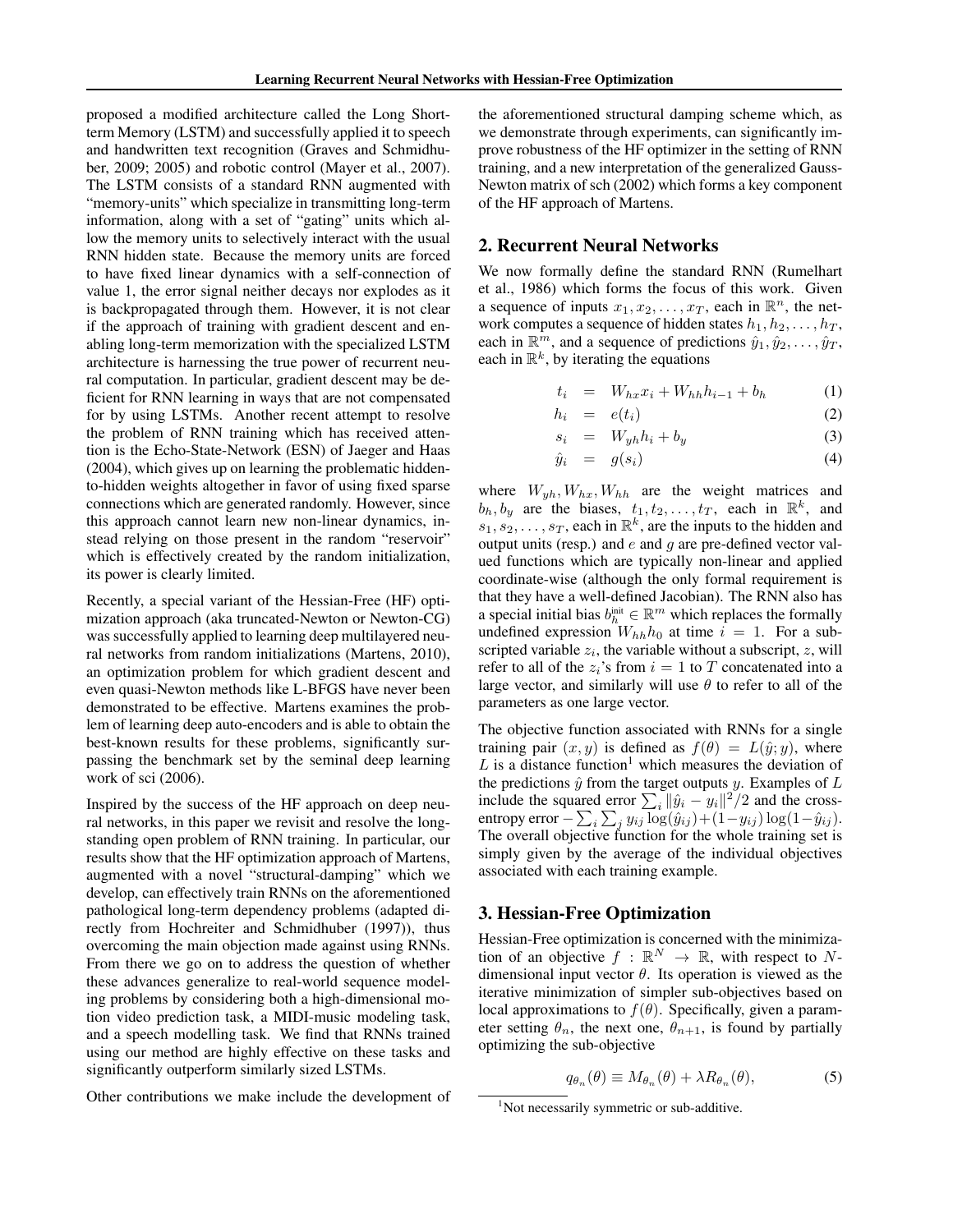In this equation,  $M_{\theta_n}(\theta)$  is a  $\theta_n$ -dependent "local" quadratic approximation to  $f(\theta)$  given by

$$
M_{\theta_n}(\theta) = f(\theta_n) + f'(\theta_n)^\top \delta_n + \delta_n^\top \mathbf{B} \delta_n/2, \qquad (6)
$$

where B is an approximation to the curvature of  $f$ , the term  $\delta_n$  is given by  $\delta_n = \theta - \theta_n$ , and  $R_{\theta_n}(\theta)$  is a damping function that penalizes the solution according to the difference between  $\theta$  and  $\theta_n$ , thus encouraging  $\theta$  to remain close to  $\theta_n$ . The use of a damping function is generally necessary because the accuracy of the local approximation  $M_{\theta_n}(\theta)$ degrades as  $\theta$  moves further from  $\theta_n$ .

In standard Hessian-free optimization (or 'truncated-Newton', as it is also known),  $M_{\theta_n}$  is chosen to be the same quadratic as is optimized in Newton's method: the full 2ndorder Taylor series approximation to  $f$ , which is obtained by taking  $B = f''(\bar{\theta}_n)$  in eq. 6, and the damping function  $R_{\theta_n}(\theta)$  is chosen to be  $\|\delta_n\|^2/2$ . Unlike with quasi-Newton approaches like L-BFGS there is no low-rank or diagonal approximation involved, and as a consequence, fully optimizing the sub-objective  $q_{\theta_n}$  can require a matrix inversion or some similarly expensive operation. The HF approach circumvents this problem by performing a much cheaper partial optimization of  $q_{\theta_n}$  using the linear conjugate gradient algorithm (CG). By utilizing the complete curvature information given by B, CG running within HF can take large steps in directions of low reduction and curvature which are effectively invisible to gradient descent. It turns out that HF's ability to find and strongly pursue these directions is the critical property which allows it to successfully optimize deep neural networks (Martens, 2010).

Although the HF approach has been known and studied for decades within the optimization literature, the shortcomings of existing versions of the approach made them impractical or even completely ineffective for neural net training (Martens, 2010). The version of HF developed by Martens makes a series of important modifications and design choices to the basic approach, which include (among others): using the positive semi-definite Gauss-Newton curvature matrix in place of the possibly indefinite Hessian, using a quadratic damping function for  $R_{\theta_n}(\theta) = ||\delta_n||^2/2$ with the damping parameter  $\lambda$  adjusted by Levenberg-Marquardt style heuristics (Nocedal and Wright, 1999), using a criterion based directly on the value of  $q_{\theta_n}$  in order to terminate CG (as opposed to the usual residual-error based criterion), and computing the curvature-matrix products  $Bv$ using mini-batches (as opposed to the whole training set) and the gradients with much larger mini-batches.

In applying HF to RNNs we deviate from the approach of Martens in two significant ways. First, we use a different damping function for  $R$  (developed in section 3.2), which we found improves the overall robustness of the HF algorithm on RNNs by more accurately identifying regions where  $M$  is likely to deviate significantly from  $f$ . Second, we do not use diagonal preconditioning because we found

that it gave no substantive benefit for  $RNNs^2$ .

## 3.1. Multiplication by the Generalized Gauss-Newton Matrix

We now define the aforementioned Gauss-Newton matrix  $G_f$ , discuss its properties, and describe the algorithm for computing the curvature matrix-vector product  $G_f v$  (which was first applied to neural networks by sch (2002), extending the work of Pearlmutter (1994)).

The Gauss-Newton matrix for a single training example  $(x, y)$  is given by

$$
G_f \equiv J_{s,\theta}^{\top} (L \circ g)'' J_{s,\theta} \big|_{\theta = \theta_n} \tag{7}
$$

where the  $J_{s,\theta}$  is the Jacobian of s w.r.t.  $\theta$ , and  $(L \circ g)$ " is the Hessian of the  $L(g(s); y)$  with respect to s. To compute the curvature matrix-vector product  $G_f v$  we first compute  $J_{s,\theta}v = Rs$  using a single forward pass of the " $R$ {}-method" described in Pearlmutter (1994). Next, we run standard backpropagation through time with the vector  $(L \circ g)'' J_{s,\theta} v$  which effectively accomplishes the multiplication by  $J_{s,\theta}^{\top}$ , giving

$$
\mathbf{J}_{s,\theta}^{\top}((L\circ g)''\mathbf{J}_{s,\theta}v)\big|_{\theta=\theta_n} = (\mathbf{J}_{s,\theta}^{\top}(L\circ g)''\mathbf{J}_{s,\theta})\big|_{\theta=\theta_n}v = \mathbf{G}_f v
$$

If s is precomputed then the total cost of this operation is the same as a standard forward pass and back-propagation through time operation - i.e., it is essentially linear in the number of parameters.

A very important property of the Gauss-Newton matrix is that it is positive semi-definite when  $(L \circ g)''$  is, which happens when  $L(\hat{y}; y)$  is convex w.r.t. s. Moreover, it can be shown that  $G_f$  approaches the Hessian  $H$  when the loss  $L(\hat{y}(\theta); y)$  approaches 0.

The usual view of the Gauss-Newton matrix is that it is simply a positive semi-definite approximation to the Hessian. There is an alternative view, which is will known in the context of non-linear least-squares problems, which we now extend to encompass Schraudolph's generalized Gauss-Newton formulation. Consider the approximation  $\hat{f}$ of  $f$  obtained by "linearizing" the network up to the activations of the output units s, after which the final nonlinearity  $g$  and the usual error function are applied. To be precise, we replace  $s(\theta)$  with  $s(\theta_n) + J_{s,\theta}|_{\theta=\theta_n} \delta_n$  (recall  $\delta_n \equiv \theta - \theta_n$ ), where  $J_{s,\theta}$  is the Jacobian of s w.r.t. to  $\theta$ , giving:

$$
\tilde{f}_{\theta_n}(\theta) = L\left(g(s(\theta_n) + \mathbf{J}_{s,\theta}|_{\theta = \theta_n} \delta_n) ; y\right) \quad (8)
$$

 $2$ The probable reason for this is that RNNs have no large axisaligned (i.e. associated to specific parameters) scale differences, since the gradients and curvatures for the various parameters are formed from the summed contributions of both decay and undecayed error signals. In contrast, deep nets exhibit substantial layer-dependent (and thus axis aligned) scale variation due to the fact that all signals which reach a given parameter go through the same number of layers and are thus decayed by roughly the same amount.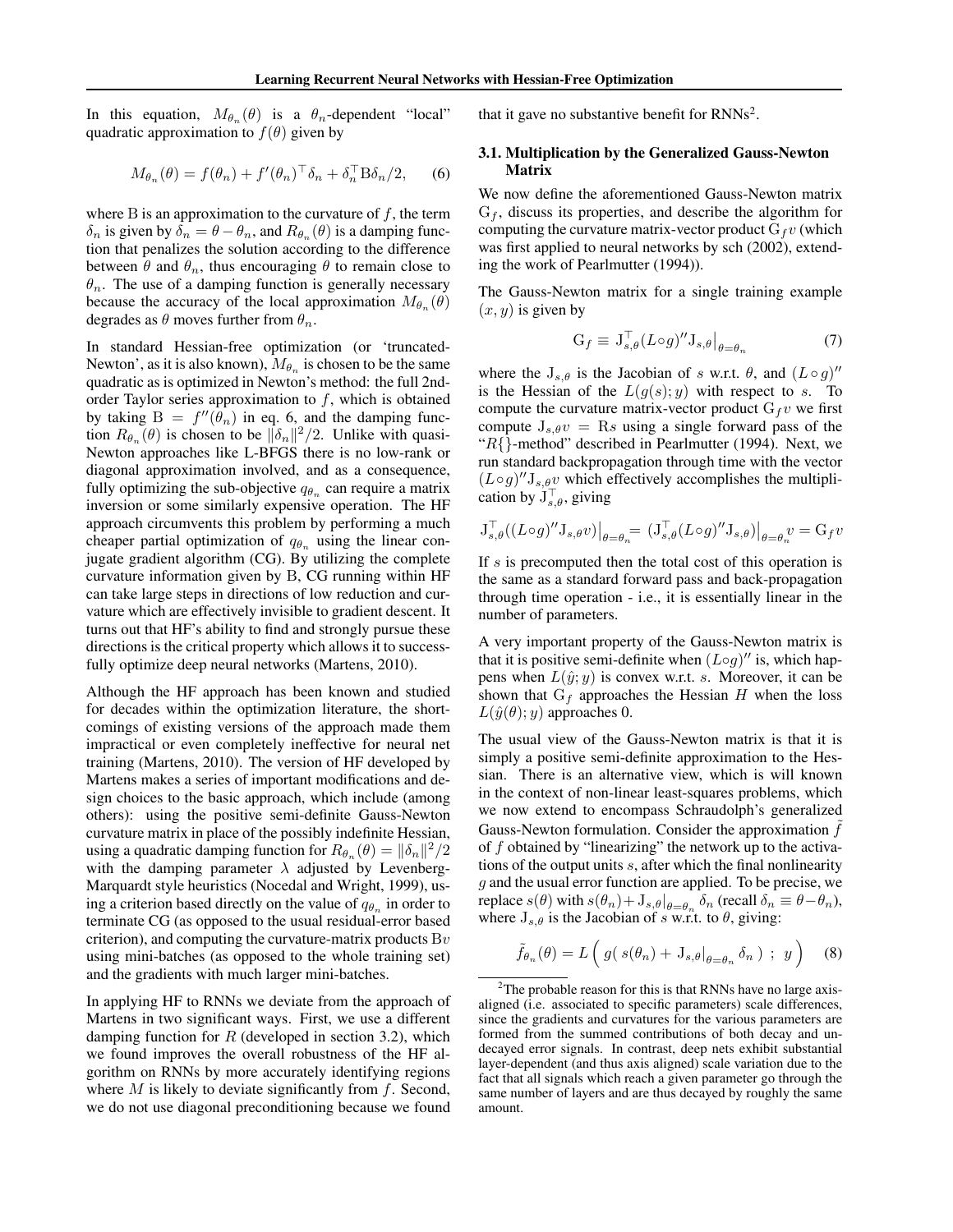Because function  $J_{s,\theta}\delta_n$  is affine in  $\theta$ , it follows that f is convex when  $L \circ g$  is (since it will be the composition of a convex and affine function), and so its Hessian will be positive semi-definite. A sufficient condition for  $L \circ q$ being convex is when the output non-linearity function  $q$ 'matches'  $L$  (see sch, 2002), as is the case when  $q$  is the logistic function and  $L$  the cross-entropy error. Note that the choice to linearize up to  $s$  is arbitrary in a sense, and we could instead linearize up to  $\hat{y}$  (for example), as long as L is convex w.r.t.  $\hat{y}$ .

In the case of non-linear least-squares, once we linearize the network,  $L \circ g$  is simply squared  $L_2$  norm and so  $\hat{f}$ is already quadratic in  $\theta$ . However, in the more general setting we only require that  $L \circ g$  be convex and twice differentiable. To obtain a (convex) quadratic we can simply compute the 2nd-order Taylor series approximation of  $f$ .

The gradient of  $\tilde{f}(\theta)$  is given by

$$
\nabla_s L(g(s(\theta_n) + \mathbf{J}_{s,\theta}|_{\theta = \theta_n} \delta_n); y) \mathbf{J}_{s,\theta}|_{\theta = \theta_n} \qquad (9)
$$

The 1st-order term in the quadratic approximation of  $f$  centered at  $\theta_n$  is the gradient of  $\hat{f}$  as computed above, evaluated at  $\theta = \theta_n$  (i.e. at  $\delta_n = 0$ ), and is given by

$$
\nabla_s L(g(s(\theta_n)); y) \mathbf{J}_{s,\theta}|_{\theta = \theta_n}
$$

which is equal to the gradient of the exact  $f$  evaluated at  $\theta = \theta_n$ . Thus the 1st-order terms of the quadratic approximations to  $f$  and  $\hat{f}$  are identical.

Computing the Hessian of  $\tilde{f}$  we obtain:

$$
\mathbf{J}_{s,\theta}^{\top}\big|_{\theta=\theta_n} (L \circ g)'' \left( g(s(\theta_n) + \mathbf{J}_{s,\theta}|_{\theta=\theta_n} \delta_n); y \right) \mathbf{J}_{s,\theta}|_{\theta=\theta_n}
$$

The 2nd-order term of the Taylor-series approximation of f is this quantity evaluated at  $\theta = \theta_n$ . Unlike the firstorder term, it is not the same as the corresponding term in the Taylor series of  $f$ , but is in fact the Gauss-Newton matrix  $G_f$  of f. Thus we showed that the quadratic model of  $f$  which uses the Gauss-Newton matrix in place of the Hessian is in fact the Taylor-series approximation to  $f$ .

Martens (2010) found that using the Gauss-Newton matrix  $G_f$  instead of H within the quadratic model for f was highly preferable for several reasons. Firstly, because H is in general indefinite, the sub-objective  $q_{\theta_n}$  may not even be bounded below when  $B = H + \lambda I$ . In particular, infinite reduction will be possible along any directions of negative curvature that have a non-zero inner product with the gradient. While this problem can be remedied by choosing  $\lambda$  to be larger in magnitude than the most-negative eigenvalue of H, there is no efficient way to compute this in general, and moreover, using large values of  $\lambda$  can have a highly detrimental effect on the performance of HF as it effectively masks out the important low curvature directions. Secondly, Martens (2010) made the qualitative observation that, even when putting the issues of negative curvature aside, the search directions produced by using  $G_f$  in place of H performed much better in practice in the context of neural network learning.

### 3.2. Structural Damping

While we have found that applying the HF approach of Martens (2010) to RNNs achieves robust performance for *most* of the pathological long-term dependency problems (section 4) without any significant modification, for truly robust performance on all of these problems for 100 timesteps and beyond we found that it was necessary to incorporate an additional idea which we call "structural damping" (named so since it is a damping strategy that makes use of the specific structure of the objective).

In general, 2nd-order optimization algorithms, and HF in particular, perform poorly when the quadratic approximation M becomes highly inaccurate as  $\delta_n$  approaches the optimum of the quadratic sub-objective  $q_{\theta_n}$ . Damping, which is critical to the success of HF, encourages the optimal point to be close to  $\delta_n = 0$ , where the approximation becomes exact but trivial. The basic damping strategy used by Martens is the classic Tikhonov regularization, which penalizes  $\delta_n$  by  $\lambda R(\delta_n)$  for  $R(\delta_n) = \frac{1}{2} ||\delta_n||^2$ . This is accomplished by adding  $\lambda I$  to the curvature matrix B.

Our initial experience training RNNs with HF on long-term dependency tasks was that when  $\lambda$  was small there would be a rapid decrease in the accuracy of the quadratic approximation M as  $\delta_n$  was driven by CG towards the optimum of  $q_{\theta_n}$ . This would cause the Levenburg-Marquardt heuristics to (rightly) compensate by adjusting  $\lambda$  to be much larger. Unfortunately, we found that such a scenario was associated with poor training outcomes on the more difficult long-term dependency tasks of Hochreiter and Schmidhuber (1997). In particular, we saw that the parameters seemed to approach a bad local minimum where little-to-no long-term information was being propagated through the hidden states.

One way to explain this observation is that for large values of  $\lambda$  any Tikhonov-damped 2nd-order optimization approach (such as HF) will behave similarly to a 1st-order approach<sup>3</sup> and crucial low-curvature directions whose associated curvature is significantly smaller than  $\lambda$  will be effectively masked-out. Martens (2010) found that the Tikhonov damping strategy was very effective for training deep autoencoders presumably because, during any point in the optimization, there was a value of  $\lambda$  which would allow M to remain an accurate approximation of  $f$  (at  $q_{\theta_n}$ 's optimum) without being so high as to reduce the method to mostly 1st-order approach. Unfortunately our experience seems to indicate that is less the case with RNNs.

Our hypothesis is that for certain small changes in  $\theta$  there can be large and highly non-linear changes in the hidden state sequence h (given that  $W_{hh}$  is applied iteratively to

<sup>&</sup>lt;sup>3</sup>it can be easily shown that as  $\lambda \to \infty$ , minimizing  $q_{\theta_n}$  is equivalent to a small step of gradient descent.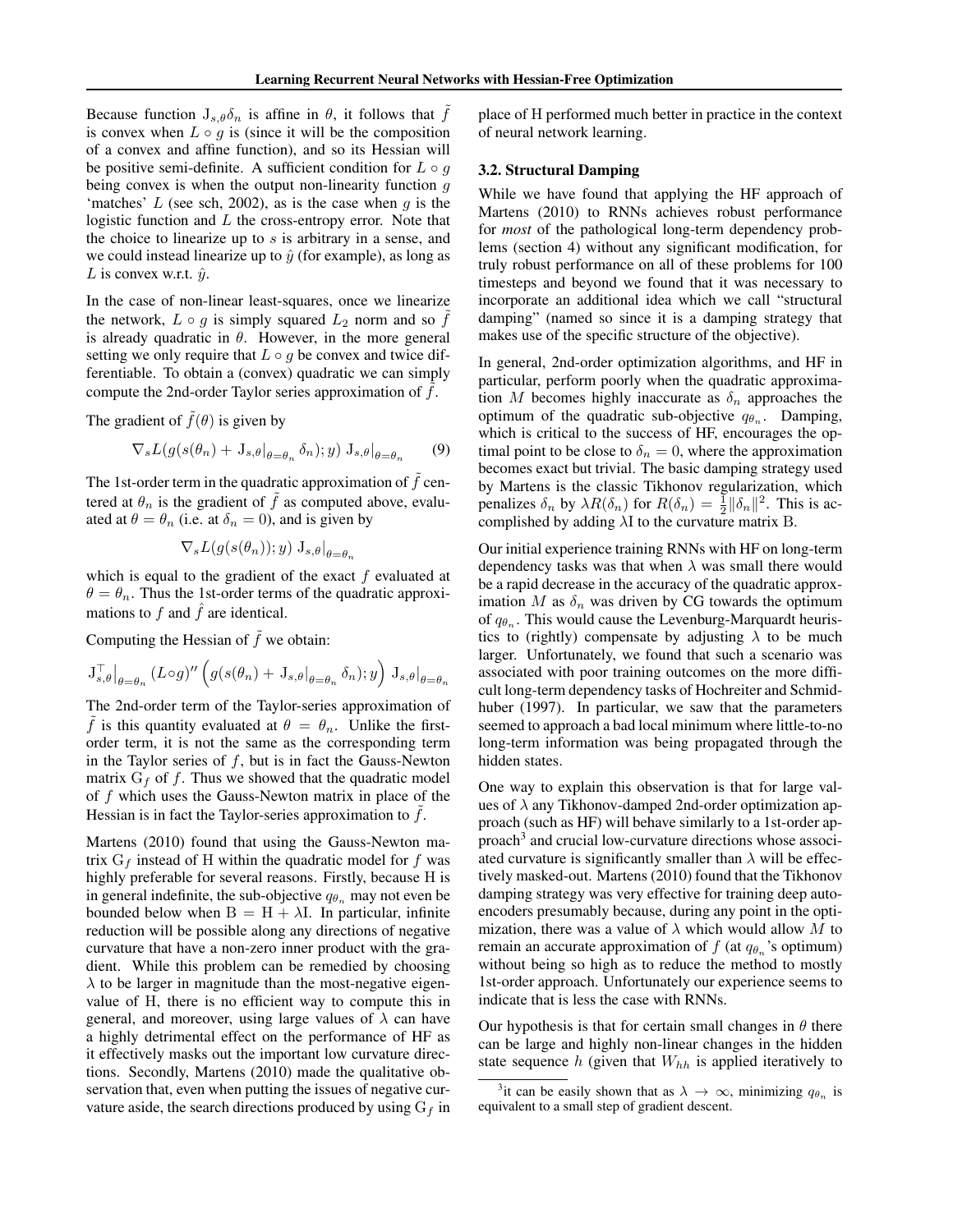potentially hundreds of temporal 'layers') and these will not be accurately approximated by  $M$ . These ideas motivate the development of a damping function  $R$  that can penalize directions in parameter space, which despite not being large in magnitude can nonetheless lead to large changes in the hidden-state sequence. With such a damping scheme we can penalize said directions without requiring  $\lambda$  to be high as to prevent the strong pursuit of other lowcurvature directions whose effect on  $f$  are modeled more accurately. To this end we define the "structural damping function" as

$$
R_{\theta_n}(\theta) = \frac{1}{2} ||\delta_n||^2 + \mu S_{\theta_n}(\theta)
$$
 (10)

where  $\mu > 0$  is a weighting constant and  $S_{\theta_n}(\theta)$  is a function which quantifies change in the hidden units as a function of the change in parameters. It is given by

$$
S_{\theta_n}(\theta) \equiv D(h(\theta); h(\theta_n)),
$$

where  $D$  is a distance function similar to  $L$ . Note that we still include the usual Tikhonov term within this new damping function and so just as before, if  $\lambda$  becomes too high, all of the low curvature directions become essentially "masked out". However, with the inclusion of the  $\mu S_{\theta_n}(\theta)$  term we hope that the quadratic model will tend to be more accurate at its optimum even for smaller values of  $\lambda$  and fortunately this is what we observed in practice, in addition to improved performance on the pathological long-term dependency problems.

When the damping function  $R_{\theta_n}(\theta)$  is given by  $\|\delta_n\|^2/2$ , the function  $q_{\theta_n}$  is a quadratic with respect to  $\delta_n$  and thus CG can be directly applied with  $B = G_f + \lambda I$  in order to minimize it. However, CG will not work with the structural damping function because S is not generally quadratic in  $\theta$ . Thus, just as we approximated  $f$  by the quadratic function  $M$ , so too must we approximate  $S$ .

One option is to use the standard Taylor-series approximation:

$$
S(\theta_n) + (\theta - \theta_n)^\top \left. \frac{\mathrm{d}S}{\mathrm{d}\theta} \right|_{\theta = \theta_n} + \frac{1}{2} (\theta - \theta_n)^\top \mathrm{H}_S(\theta - \theta_n)
$$

where H<sub>S</sub> is the Hessian of S at  $\theta_n$ . Note that because D is a distance function,  $D(h(\theta), h(\theta_n))$  is minimized at  $\theta = \theta_n$ with value 0. This implies that

$$
D(h(\theta), h(\theta_n)) = 0
$$
 and  $\frac{dD(h(\theta), h(\theta_n))}{dh(\theta)} = 0$ 

Using these facts we can eliminate the constant and linear terms from the quadratic approximation of  $S$  since  $S(\theta_n) = D(h(\theta_n), h(\theta_n)) = 0$  and

$$
\frac{\mathrm{d}S}{\mathrm{d}\theta}\Big|_{\theta=\theta_n} = \frac{\mathrm{d}D(h(\theta), h(\theta_n))}{\mathrm{d}\theta}\Big|_{\theta=\theta_n} \n= \frac{\mathrm{d}D(h(\theta), h(\theta_n))}{\mathrm{d}h(\theta)}\frac{\mathrm{d}h(\theta)}{\mathrm{d}\theta}\Big|_{\theta=\theta_n} = 0
$$

The fact that the gradient of the damping term is zero is important since otherwise including it with  $q_{\theta_n}$  would result in a biased optimization process that could no longer be said to be optimizing the objective f.

Moreover, just as we did when creating a quadratic approximation of f, we may use the Gauss-Newton matrix  $G_S$  of  $S$  in place of the true Hessian. In particular, we define:

$$
G_S \equiv J_{t,\theta}^{\top} (D \circ e)'' J_{t,\theta} \big|_{\theta = \theta_n}
$$

where  $J_{t,\theta}$  is the Jacobian of  $t(\theta)$  w.r.t.  $\theta$  (recall eq. 2:  $h_i =$  $e(t_i)$  and  $(D \circ e)''$  is the Hessian of  $D(e(t); h(\theta_n))$  w.r.t t). This matrix will be positive semi-definite if the distance function  $D$  matches the non-linearity  $e$  in the same way that we required  $L$  to match  $g$  in order to obtain the Gauss-Newton matrix for f.

And just as with  $G_f$  we may view the Gauss-Newton matrix for  $S$  as resulting from the Taylor-series approximation of the following convex approximation  $S$  to  $S$ :

$$
\tilde{S} = D(\, e(t(\theta_n) + \mathcal{J}_{t,\theta}|_{\theta = \theta_n} \delta_n) \, ; \, h(\theta_n) \, )
$$

What remains is to find an efficient method for computing the contribution of the Gauss-Newton matrix for  $S$  to the usual curvature matrix-vector product to be used within the HF optimizer. While it almost certainly would require a significant amount of additional work to compute both  $G_f v$  and  $\lambda \mu G_S v$  separately, it turns out that we can compute their sum  $G_f v + \lambda \mu G_S v = (G_f + \lambda \mu G_S)v$ , which is what we actually need, for essentially the same cost as just computing  $G_f v$  by itself.

We can formally include  $\lambda \mu S$  as part of the objective, treating  $h = e(t)$  as an additional output of the network so that we linearize up to  $t$  in addition to  $s$ . This gives the combined Gauss-Newton matrix:

$$
\mathbf{J}_{(s,t),\theta}^{\top}\Big|_{\theta=\theta_n}(L\circ g\otimes D\circ e)''\,\mathbf{J}_{(s,t),\theta}\big|_{\theta=\theta_n}
$$

Where  $\otimes$  is the matrix Kronecker product. Because the linearized prediction of  $t$  is already computed as an intermediate step when computing the linearized prediction of s, the required multiplication by the Jacobian  $J_{(s,t),\theta}|_{\theta=\theta_n}$ requires no extra work. Moreover, as long as we perform backpropagation starting from both s and t together (as we would when applying reverse-mode automatic differentiation) the required multiplication by the transpose Jacobian term doesn't either. The only extra computation required will be the multiplication by  $(D \circ e)''$ , but this is very cheap compared to the weight-matrix multiplication. Equivalently, we may just straightforwardly apply Pearlmutter's technique (involving a forward and backwards pass of the R-operator) for computing Hessian-vector products to any algorithm which efficiently computes  $\tilde{f} + \lambda \mu \tilde{S}$ . And said algorithm for computing  $\tilde{f} + \lambda \mu \tilde{S}$  can itself be generated by applying a forward pass of  $R$ -operator to a function which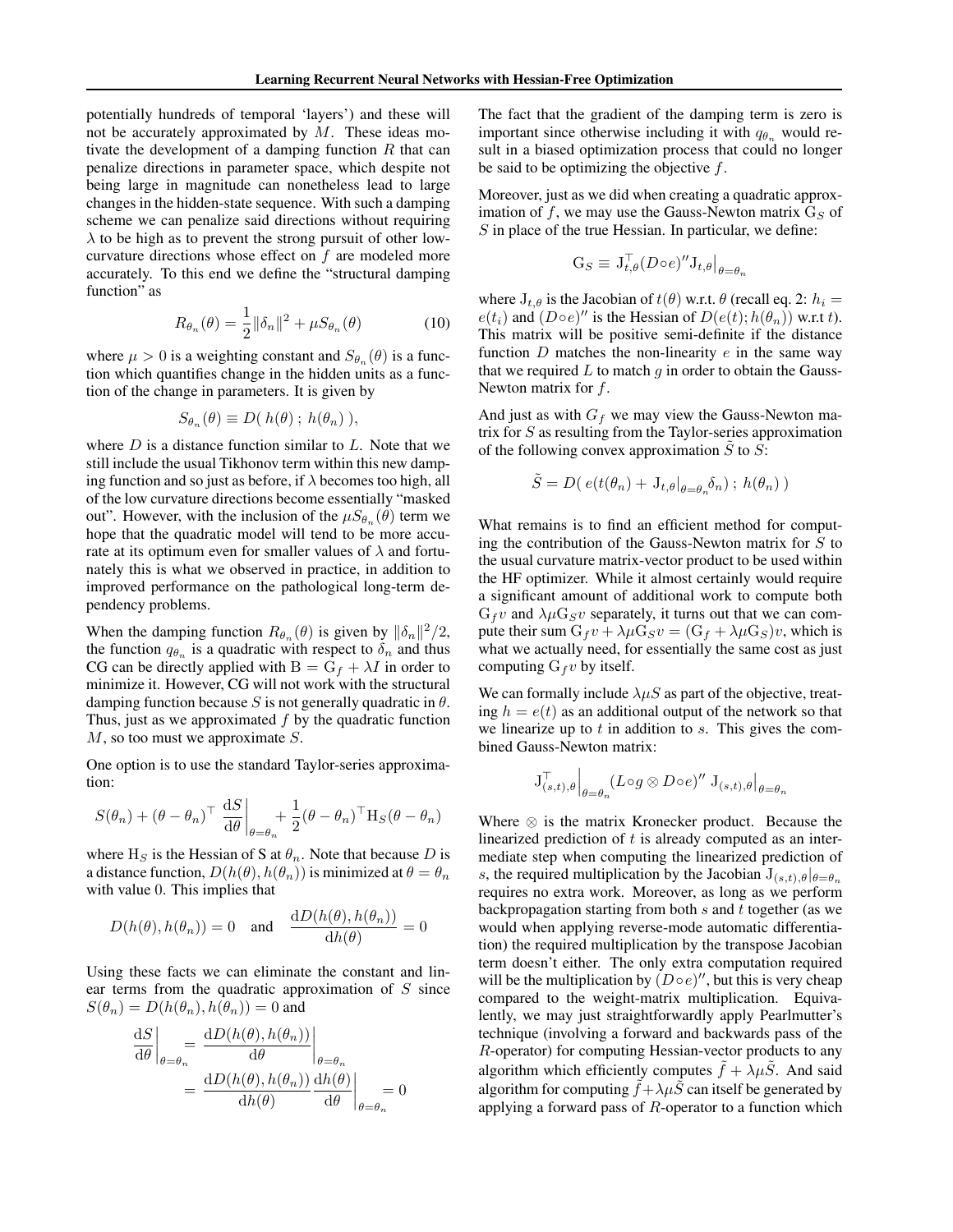computes  $s$  and  $t$  (jointly, thus saving work), feeding the results into  $L \circ g$  and  $D \circ e$ ), respectively, and taking the finally taking the sum.

The result of applying either of these techniques is given as Algorithm 1 in the supplementary materials for specific choices of neural activation functions and error functions. Note that the required modification to the usual algorithm for computing the curvature matrix-vector product is simple and elegant and requires virtually no additional computation. However, it does require the extended storage of the  $Rt_i$ 's, which could otherwise be discarded immediately after they are used to compute  $Rh_i$ .

While we have derived the method of 'structural damping' specifically for the hidden unit inputs  $t$  in the RNN model, it is easy to see that the idea and derivation generalize to any intermediate quantity  $z$  in any parameterized function we wish to learn. Moreover, the required modification to the associated matrix-vector product algorithm for computing the damped Gauss-Newton matrix would similarly be to add  $\lambda \mu (D \circ e)'' R z$  to  $z^*$  where D is the distance function that penalizes change in z.

There is valid concern that one can raise regarding the potential effectiveness of the structural damping approach. Because S is a highly non-linear function of  $\delta_n$  it could be the case that the quadratic model will occasionally underestimate (or overestimate) the amount of change, perhaps severely. Moreover, if the linear model for the hidden units h is accurate for a particular  $\delta_n$  then we probably don't need to penalize change in  $h$ , and if it's not accurate then structural damping may not help because, since it relies on the linear model, it could fail to detect any large changes in h. Fortunately, we can (mostly) address this concerns. First, even when the change in the hidden states (which are high-dimensional vectors) are not accurately predicted by the linear model, it could still be the case that the overall magnitude of the change is, since it's just a single scalar. Second, while the amount of change may be over or underestimated for any particular training case, we are averaging our computations over many (usually 1000s of training cases) and thus there may be some beneficial averaging effects. And third, the linear model detecting a large change in the hidden state sequence, while not a necessary condition for the break-down of the approximation, is at least a sufficient one (since we can't trust such large changes), and one which will be detected by structural damping term.

## 4. Experiments

In our first set of experiments we trained RNNs, using our HF-based approach, on various pathological synthetic problems known to be *effectively impossible* for gradient descent (e.g., Hochreiter et al., 2001). These problems were taken directly from the original LSTM paper (Hochreiter and Schmidhuber, 1997).



Figure 2. An illustration of the addition problem, a typical problem with pathological long term dependencies. The target is the sum of the two marked numbers (indicated with the black arrows). The ". . ." represent a large number of timesteps.

In our second set of experiments we trained both RNNs (using HF) and  $LSTMs<sup>4</sup>$  (using backprop-through-time) on more realistic high-dimensional time-series prediction tasks. In doing so we examine the hypothesis that the specialized LSTM approach, while being effective at tasks where the main difficulty is the need for long-term memorization and recall, may not be fully exploiting the power of recurrent computation in RNNs, and that our more general HF approach can do significantly better.

With a few exceptions we used the same meta-parameters and initializations over all of the experiments. See the paper supplement for details.

### 4.1. Pathological synthetic problems

In this section we describe the experiments we performed training RNNs with HF on seven different problems that all exhibit pathological long term dependencies. Each of these problems has a similar form, where the inputs are long sequences whose start (and possibly middle) are relevant, and the goal of the network is to output a particular function of the relevant inputs at the final few timesteps. The irrelevant part of the sequence is usually random, which makes the problem harder. A typical problem is illustrated in figure 2. The difficulty of these problems increases with  $T$  (the sequence length), since longer sequences exhibit longer range dependencies. Problems 1-6 are taken from Hochreiter and Schmidhuber (1997), so we will forgo giving a detailed description of them here.<sup>5</sup>

In our experiments, we trained RNNs with 100 hidden units using HF, with and without structural damping, on problems 1-7 for  $T = 30, 50, 100, 200$ . Our goal is to determine the amount of work the optimizer requires to train the RNN to solve each problem. To decide if the optimizer has succeeded we use the same criterion as Hochreiter and Schmidhuber.

### 1. THE ADDITION PROBLEM

In this problem, the input to the RNN is a sequence of random numbers, and its target output, which is located at the end of the sequence, is the sum of the two "marked" num-

<sup>4</sup> Specifically, the architecture that incorporates 'forget gates' which is described in Gers et al. (1999)

<sup>&</sup>lt;sup>5</sup>For a more formal description of these problems and of the learning setup, refer to the supplementary materials.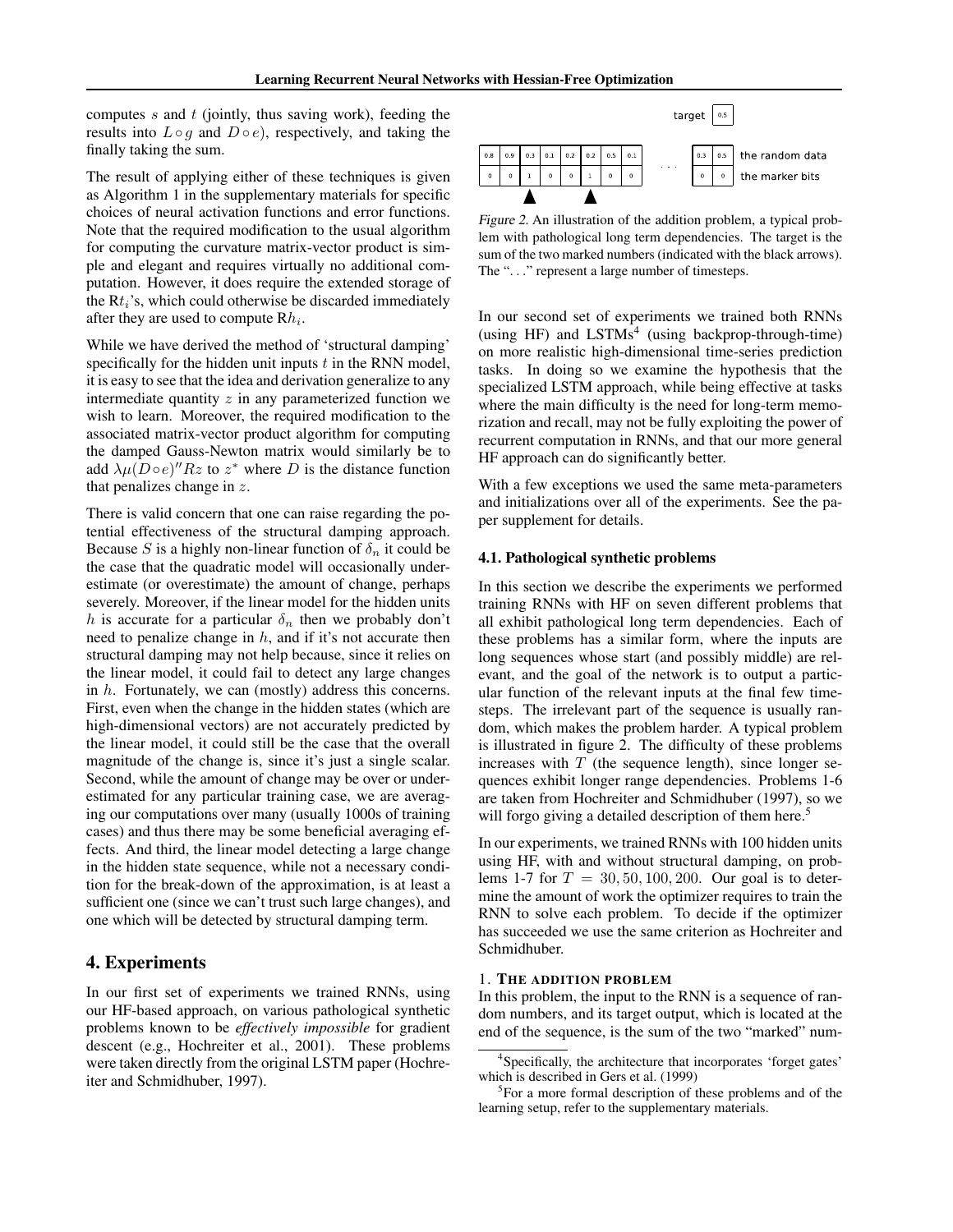

Figure 3. For each problem, the plots in the top row give the mean number of minibatches processed before the success condition was achieved (amongst trials that didn't fail) for various values of  $T$  (x-axis), with the min and max given by the vertical bars. Here, a minibatch is a set of 1000 sequences of length T that may be used for evaluating the gradient or a curvature matrix-vector product. A run using over 50,000 minibatches is defined as a failure. The failure rates are shown in the bottom row. Red is HF with only standard Tikhonov damping and blue is HF with structural damping included.

bers. The marked numbers are far from the sequence's end, their position varies, and they are distant from each other. We refer to Hochreiter and Schmidhuber (1997) for the formal description of the addition problem, and to fig. 2 for an intuitive illustration.

### 2. THE MULTIPLICATION PROBLEM

The multiplication problem is precisely analogous to the addition problem except for the different operation.

## 3. THE XOR PROBLEM

This problem is similar to the addition problem, but the noisy inputs are binary and the operation is the Xor. This task is difficult for both our method and for LSTMs (Hochreiter and Schmidhuber, 1997, sec. 5.6) because the RNN cannot obtain a partial solution by discovering a relationship between one of the marked inputs and the target.

### 4. THE TEMPORAL ORDER PROBLEM

See Hochreiter and Schmidhuber (1997, task 6a).

5. THE 3-BIT TEMPORAL ORDER PROBLEM See Hochreiter and Schmidhuber (1997, task 6b).

# 6. THE RANDOM PERMUTATION PROBLEM

See Hochreiter and Schmidhuber (1997, task 2b).

### 7. NOISELESS MEMORIZATION

The goal of this problem is to learn to memorize and reproduce long sequences of bits. The input sequence starts with a string of 5 bits followed by  $T$  occurrences of a constant input. There is a target in every timestep, which is constant, except in the last 5 timesteps, which are the original 5 bits. There is also a special input in the 5th timestep before last signaling that the output needs to be presented. We also experimented with a harder variant of this problem, where the goal is to memorize and sequentially reproduce 10 random integers from  $\{1, \ldots, 5\}$  which contain over 20 bits of information.

### RESULTS AND DISCUSSION

The results from our experiments training RNNs with HF on the pathological synthetic problems are shown in figure 3. We refer the reader to Hochreiter and Schmidhuber (1997) for a detailed analysis of the performance of LSTMs on these tasks. Our results establish that our HF approach is capable of training RNNs to solve problems with very long-term dependencies that are known to confound approaches such as gradient descent. Moreover, the inclusion of structural damping adds some additional speed and robustness (especially in the 5 and 20 bit memorization tasks, where it appears to be required when the minimal time-lag is larger than 50 steps). For some random seeds the exploding/vanishing gradient problem seemed to be too extreme for the HF optimizer to handle and the parameters would converge to a bad local minimum (these are reported as failures in figure 3). This is a problem that could potentially be addressed with a more careful random initialization than the one we used, as evidenced by the significant amount of problem-specific hand tweaking done by Hochreiter and Schmidhuber (1997, Table 10).

It should be noted that the total amount of computation required by our HF approach in order to successfully train an RNN is considerably higher than what is required to train the LSTM using its specialized variant of stochastic gradient descent. However, the LSTM architecture was designed specifically so that long-term memorization and recall can occur naturally via the "memory units", so representationally it is a model ideally suited to such tasks. In contrast, the problem of training a standard RNN to succeed at these tasks using only its general-purpose units, which lack the convenient "gating neurons" (a type of 3-way neural connection), is a *much* harder one, so the extra computation required by the HF approach seems justified. And it should also be noted that the algorithm used to train LSTMs is fully online and thus doesn't benefit from parallel computation nearly as much as a semi-online approach such as